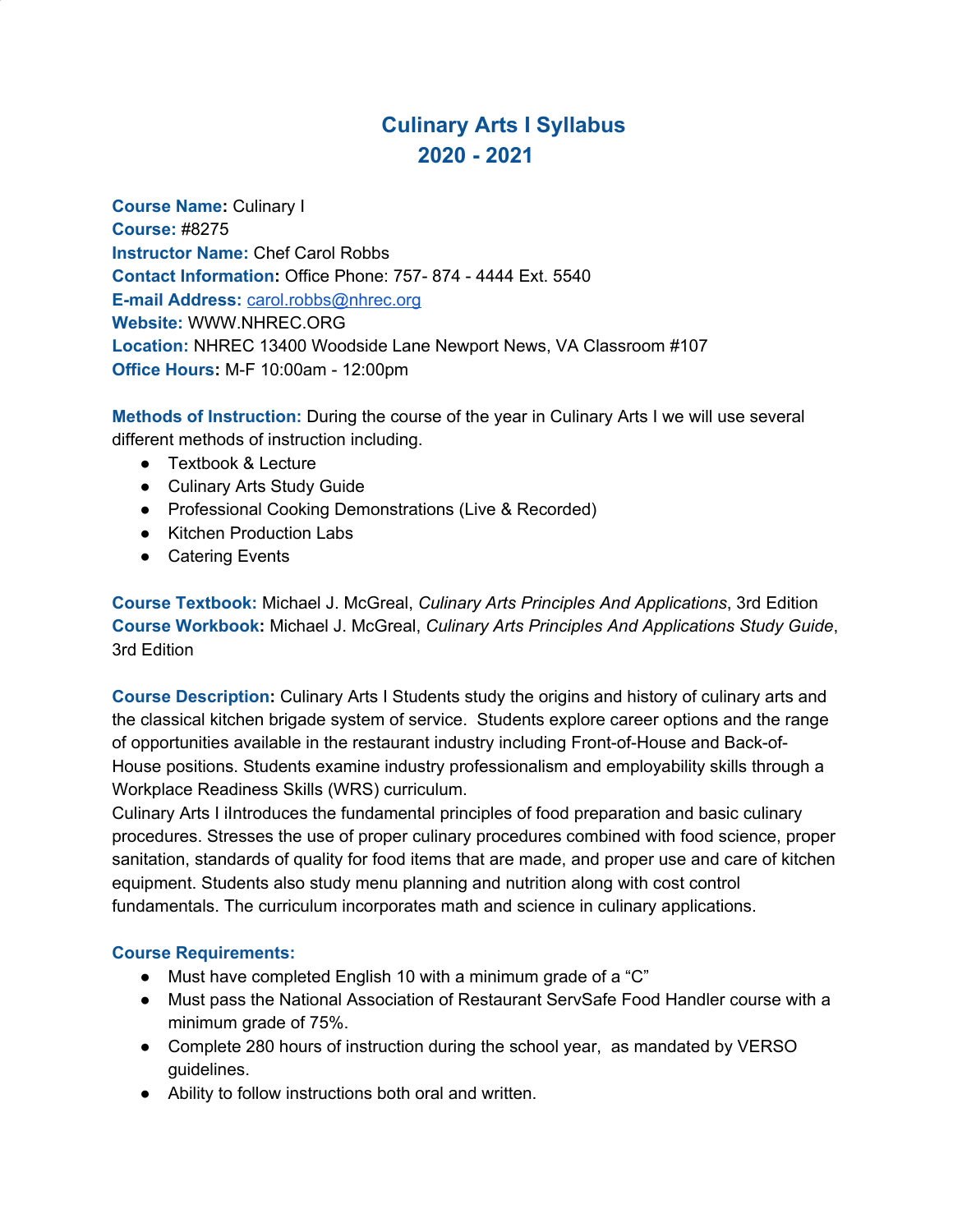#### **Course Requirements cont.:**

- Must have the stamina to work in a fast paced/high intensity environment.
- Ability to be agile and stand for long periods of time.
- Ability to think on your feet and quick decision making.
- Possess a strong work ethic, be a team player and show independent initiative.
- Must have a 75% or higher GPA to continue to Culinary Arts II.

#### **Grading/Evaluation Procedures:**

**Grading Scale:**

**A:** 90-100

**B:** 80-89

- **C:** 70-79
- **D:** 60-69

**F:** 0-59

**Evaluation:** In order to earn grades, students must be present, learning, and working. This course uses a competency-based grading system to report a student's proficiency on their trade related tasks. Grades are determined by the student's skill, effort, and performance when completing their trade competencies (skills), and are based on a five point rating scale (see below). Students are also graded based on their workplace readiness skills, a set of 22 skills identified by Virginia employers needed for success in the workplace. *As per Virginia CTE Resource Center (VERSO) students must achieve 80% of the competencies to pass either class.* **The Competencies with full explanations may be viewed at**

<http://www.cteresource.org/verso/courses>.

#### **Competency Scale**

| 1              | Can teach others 95% - 100%                    |
|----------------|------------------------------------------------|
| $\overline{2}$ | Can perform without supervision 94%-85%        |
| 3              | Can perform with limited supervision 84% - 75% |
| 4              | Can perform with supervision 74% - 65%         |
| 5              | Cannot perform or did not attempt 64% - 0%     |

Culinary Arts grading is made up of 3 parts with differing percentages assigned to each.

The percentages are broken down as follows

- 1. **Competencies - 33%**
- 2. **Related Instruction - 33%**
- 3. **Employability/Daily Initiative - 34%**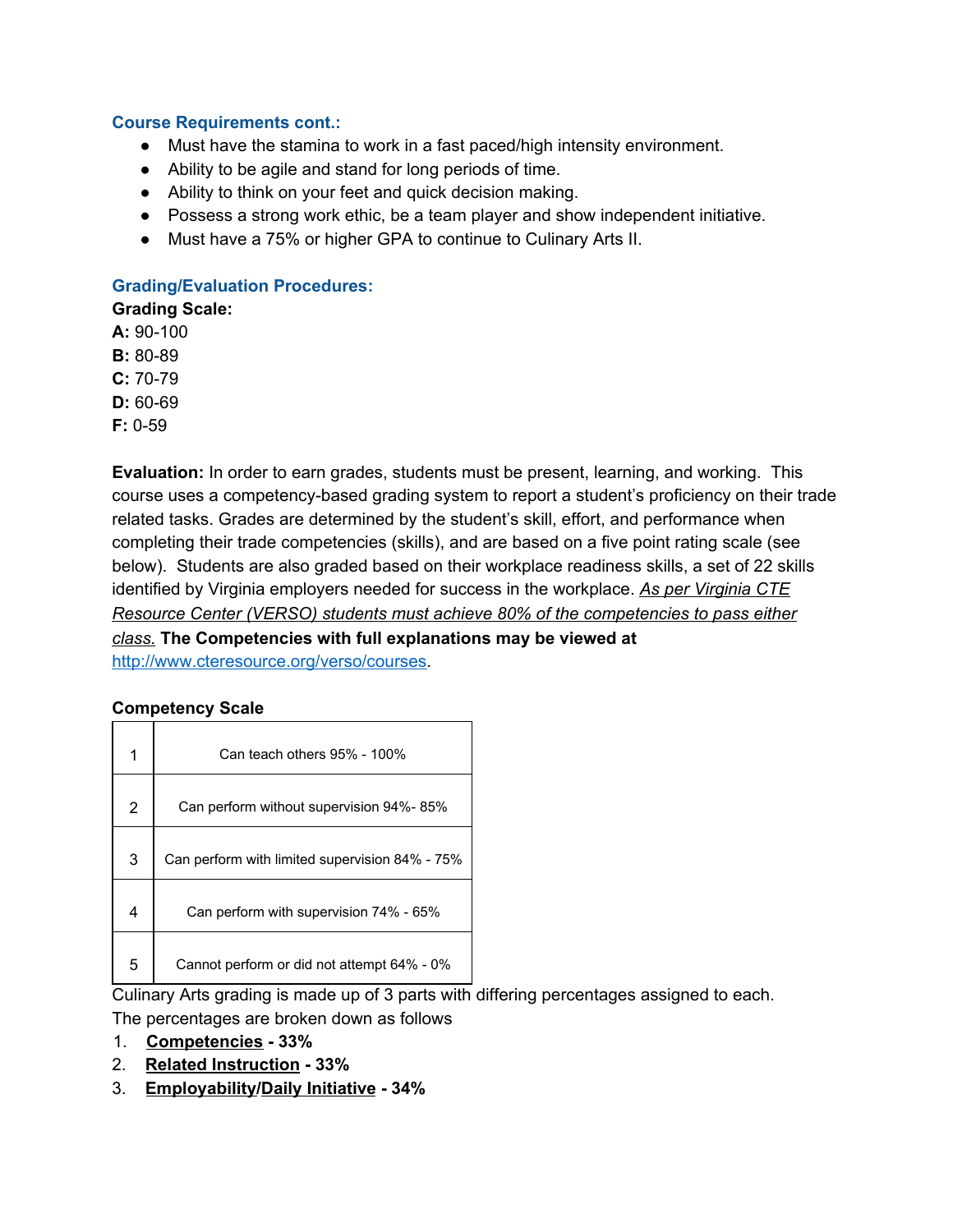**Course grades are calculated as follows:**

|                                                                                                                                                              | <b>Final Course Grades</b>                                                                 |                                                                                                                                                           |                                                                                                                                                  |  |
|--------------------------------------------------------------------------------------------------------------------------------------------------------------|--------------------------------------------------------------------------------------------|-----------------------------------------------------------------------------------------------------------------------------------------------------------|--------------------------------------------------------------------------------------------------------------------------------------------------|--|
| <b>Competency</b>                                                                                                                                            | <b>Related</b><br><b>Instruction</b>                                                       | <b>Employability/Daily</b><br><b>Initiative</b>                                                                                                           |                                                                                                                                                  |  |
| 33%                                                                                                                                                          | 33%                                                                                        | 34%                                                                                                                                                       | Q1 and Q2 are<br>averaged to calculate<br>the culinary semester 1                                                                                |  |
| Evidence of<br>competency in<br>both content<br>knowledge and<br>practical skills.<br>Based on grades<br>from skills labs,<br>unit exams,<br>classwork, etc. | <b>Homework</b><br>assignments,<br>quizzes, portfolio<br>project, cookbook<br>project etc. | Daily grade based on<br>work ethic, class<br>participation,<br>attendance, and<br>professional conduct<br>(ex. punctuality,<br>cooperation,<br>teamwork). | grade.<br>Q3 and Q4 are<br>averaged to calculate<br>the culinary semester 2<br>grade.<br>Semesters 1 and 2 are<br>averaged for a final<br>grade. |  |

- 1. **Competency/33% -** Homework Assignments (when assigned) Late assignments will be docked 10 points for every day the assignment is late. You will be quizzed periodically to check your comprehension of the subject matter being presented. Missed quizzes will be made up the next time the student is in class. Absence for a lecture does not result in a delay in taking the quiz. Projects both individual and group will be graded based on a project rubric.
- 2. **Related Instruction/33% -** Evidence of competency will be evaluated through:
- End of Unit Exams
- Lab/Production Grades\*
- Project Scores

**\* Lab Grades** – Lab grades will be factored and determined by the following criteria. **Kitchen Management:**

- Team work, attitude, and professionalism
- Preparedness and time management
- Safety/Sanitation